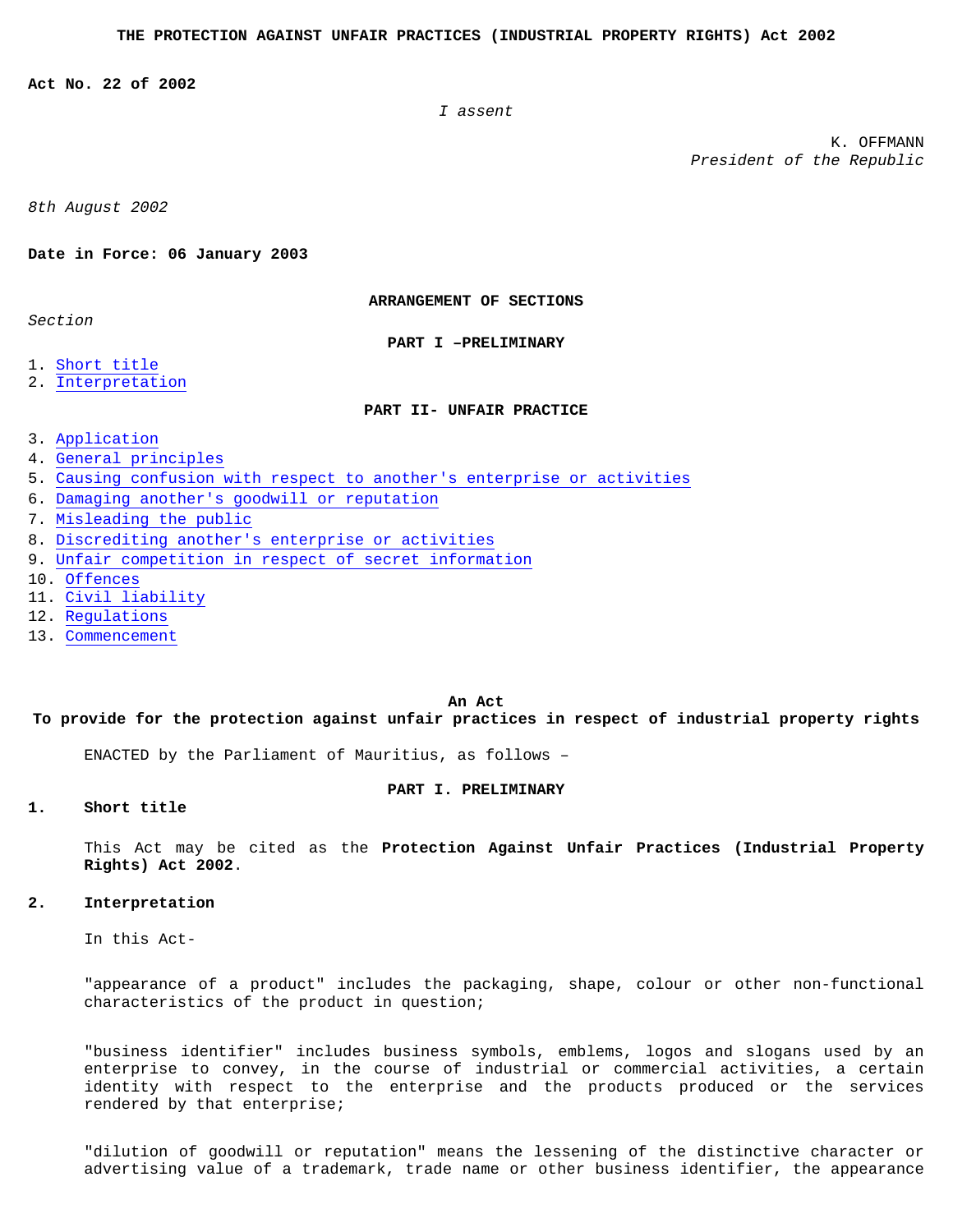<span id="page-1-0"></span>of a product or the presentation of products or services or of a celebrity or well-known fictional character;

"industrial or commercial activities" includes the activities of professionals;

"practice" includes an omission to act;

"trademark" includes any mark relating to goods, services or to both goods and services;

'unfair practice' includes any act referred to in -

- *(a)* section 52 of the Patents, Industrial Designs and Trademarks Act 2002;
- *(b)* section 3 of the Geographical Indications Act 2002;
- *(c)* section 15 of the Lay-out Designs (Topographies) of Integrated Circuits Act 2002; and
- *(d)* section 4 of this Act;

by a person other than the owner of the title of protection and without the agreement of the latter.

#### **PART II-UNFAIR PRACTICE**

### **3. Application**

The provisions of sections 4 to 9 of this Act shall apply to any of the industrial property enactments.

### **4. General principles**

- (1) Any act or practice, referred to in sections 5 to 9 of this Act, which, in the course of any industrial or commercial activity, is contrary to honest commercial practice, shall be unlawful.
- (2) Any act, referred to in subsection (1), shall amount to an act of unfair practice and may give rise to a claim in damages.
- (3) In any action under this Act, the court may, notwithstanding any other enactment, grant such remedies, by way of damages, injunction, forfeiture or otherwise as the court may deem fit.
- (4) For the purposes of subsection (1), the term "contrary to honest commercial practice" shall include any practice, which may constitute a breach of contract, a breach of confidence, an inducement to breach or the acquisition of undisclosed information by third parties who knew, or were grossly negligent in failing to know, that any such practice was involved in the acquisition.

#### **5. Causing confusion with respect to another's enterprise or activities**

- (1) Any act or practice which, in the course of an industrial or commercial activity, causes or is likely to cause, confusion with respect to another's enterprise or its activities, in particular, the products or services offered by such enterprise, shall constitute an unfair practice.
- (2) Such confusion referred to in subsection (1) may, in particular, be caused with respect to any of the following -
	- *(a)* a trademark, whether registered or not;
	- *(b)* a trade name;
	- *(c)* a business identifier other than a trademark or trade name;
	- *(d)* the appearance of a product;
	- *(e)* the presentation of products or services; or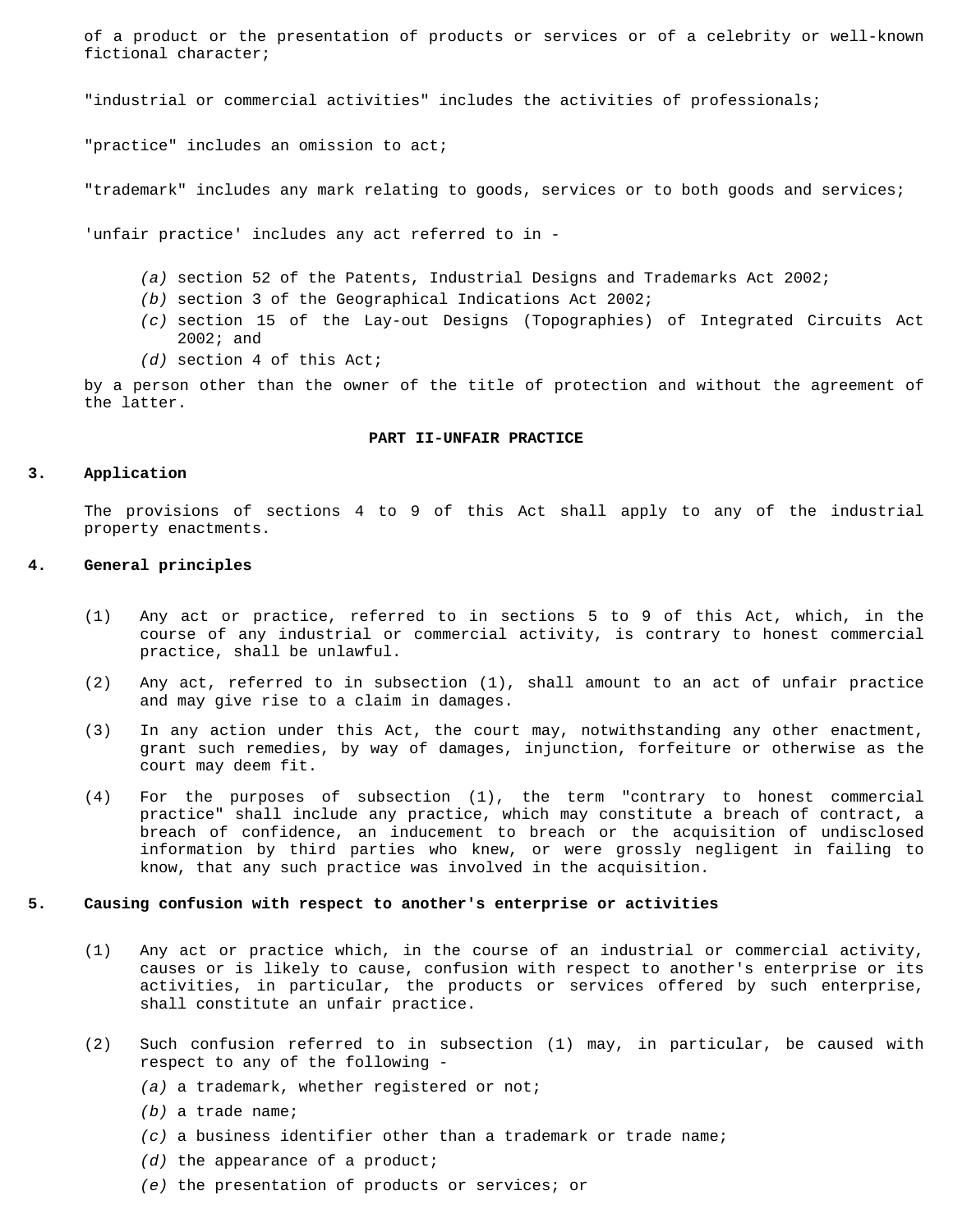*(f)* a celebrity or a well-known fictional character.

#### <span id="page-2-0"></span>**6. Damaging another's goodwill or reputation**

- (1) Any act or practice which, in the course of an industrial or commercial activity, damages or is likely to damage, the goodwill or reputation of another's enterprise, shall constitute an unfair practice, regardless of whether such act or practice causes confusion.
- (2) Any damage to another's goodwill or reputation as referred to in subsection (1), may, in particular, result from the dilution of the goodwill or reputation attached to any of the following -
	- *(a)* a trademark, whether registered or not;
	- *(b)* a trade name;
	- *(c)* a business identifier other than a trademark or a trade name;
	- *(d)* the appearance of a product;
	- *(e)* the presentation of products or services; or
	- *(f)* a celebrity or a well-known fictional character.

# **7. Misleading the public**

- (1) Any act or practice which, in the course of an industrial or commercial activity, misleads or is likely to mislead, the public with respect to an enterprise or its activities, in particular, the products or services offered by such enterprise, shall constitute an unfair practice.
- (2) Misleading may arise out of advertising or promotion and may, in particular, occur with respect to -
	- *(a)* the manufacturing process of a product;
	- *(b)* the suitability of a product or service for a particular purpose;
	- *(c)* the quality or quantity or other characteristics of products or services;
	- *(d)* the geographical origin of products or services;
	- *(e)* the conditions on which products or services are offered or provided; or
	- *(f)* the price of products or services or the manner in which it is calculated.

# **8. Discrediting another's enterprise or activities**

- (1) Any false or unjustifiable allegation which, in the course of industrial or commercial activities, discredits or is likely to discredit, another's enterprise or its activities, in particular, the products or services offered by such enterprise, shall constitute an unfair practice.
- (2) Discrediting may arise out of advertising or promotion and may, in particular, occur with respect to any of the following -
	- *(a)* the manufacturing process of a product;
	- *(b)* the suitability of a product or service for a particular purpose;
	- *(c)* the quality or quantity or other characteristics of products or services;
	- *(d)* the conditions on which products or services are offered or provided; or
	- *(e)* the price of products or services or the manner in which it is calculated.

### **9. Unfair competition in respect of secret information**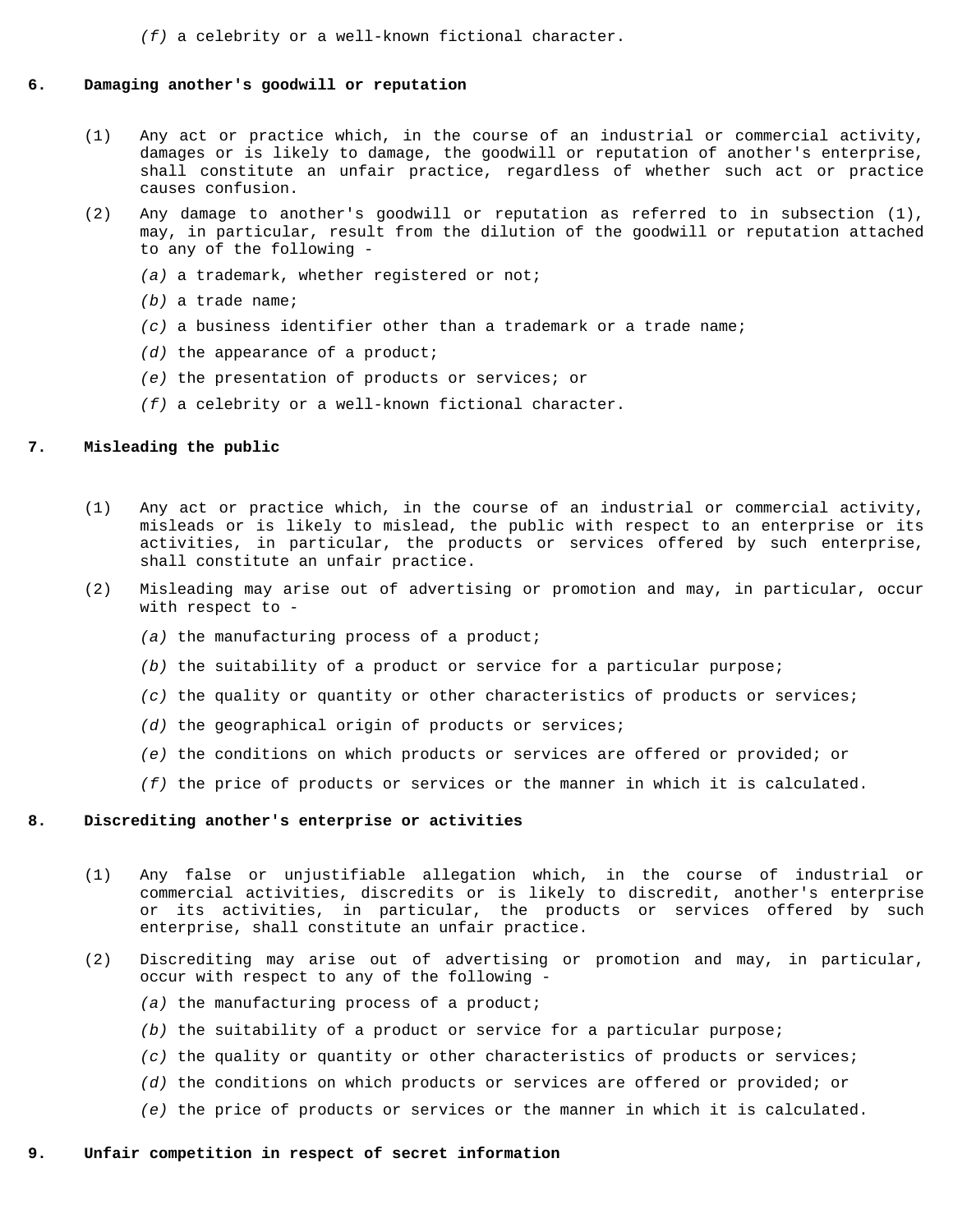- <span id="page-3-0"></span>(1) Any act or practice which, in the course of industrial or commercial activities, results in the disclosure, acquisition or use by others of secret information without the consent of the person lawfully in control of such information and in a manner contrary to honest commercial practices, shall constitute an unfair practice.
- (2) Any disclosure, acquisition or use of secret information by others without the consent of the rightful holder may, in particular, result from -
	- *(a)* industrial or commercial espionage;
	- *(b)* breach of contract;
	- *(c)* breach of confidence;
	- *(d)* inducement to commit any of the acts referred to in items (a) to (c); or
	- *(e)* acquisition of secret information by a third party who knew, or was grossly negligent in failing to know, that an act referred in items (a) to (c) was involved in the acquisition.
- (3) For the purposes of this section, any information shall be considered "secret information" where -
	- *(a)* it is not, as a body or in the precise configuration and assembly of its components, generally known among or readily accessible to persons who normally deal with the kind of information in question;
	- *(b)* it has commercial value because it is secret; and
	- *(c)* it has been subject to reasonable steps under the circumstances by the rightful holder to keep it secret.
- (4) Subject to subsection (5), any act or 'practice, in the course of any industrial or commercial activity, shall be considered an unfair practice where it amounts to or results in -
	- *(a)* an unfair commercial use of secret test or other data, the origination of which involves considerable effort, which have been submitted to a competent authority for the purposes of obtaining approval of the marketing of pharmaceutical or agricultural chemical products which utilize new chemical entities; or
	- *(b)* the disclosure of such data, except where necessary to protect the public unless steps are taken to ensure that the data are protected against unfair commercial use.
- (5) Subject to subsection (6), no person, other than the person who submitted undisclosed tests or other data, the origination of which involves considerable effort, shall rely on such data in support of an application for product approval for a reasonable period of time after the submission of those tests or data.
- (6) For the purposes of subsection (5), a reasonable period or time shall, taking into account the nature of the data and the person's efforts and expenditure in producing them, be not less than 5 years, unless the Minister otherwise decides.

# **10. Offences**

Any person who contravenes section 4(1) shall commit an offence and shall, on conviction, be liable to a [me of 250,000 rupees and to a term of imprisonment not exceeding 5 years.

# **11. Civil liability**

- (1) Any civil proceeding by an owner of a right, under any of the industrial property enactments for an unfair practice, shall be commenced by way of plaint with summons before the court.
- (2) On the request of the owner of a right or of a licensee if he has requested the owner to institute court proceedings for a specific relief and the owner has refused or failed to do so, the court may -